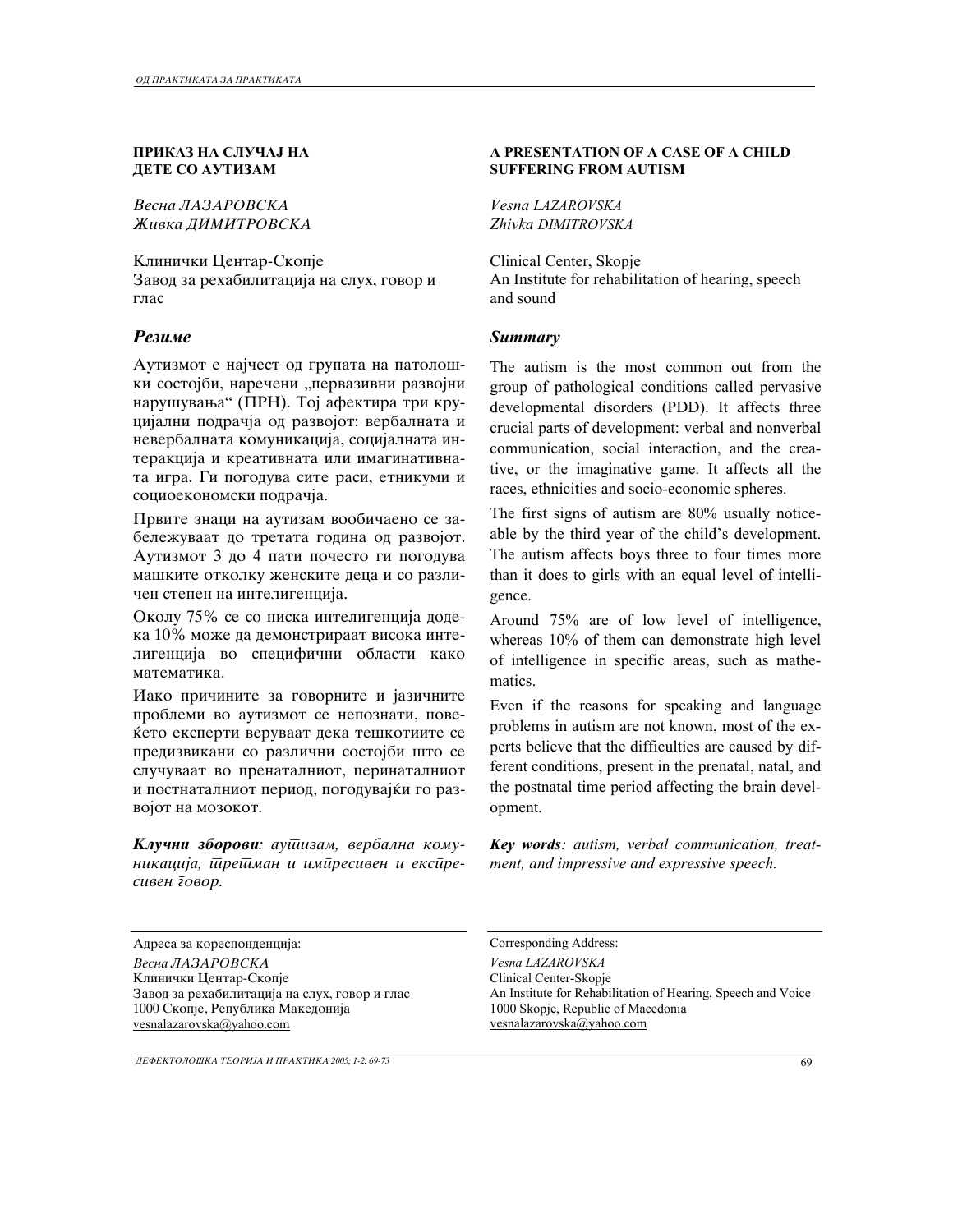Најинтензивниот период во развојот на говорот и јазикот е во првите три години од животот, периодот кога мозокот се развива и созрева. Овие способности најдобро се развиваат во опкружување што е богато со звуци, емоции, погледи и постојана изложеност на говор и јазик од другите. Коренот на овој развој е желбата да се комуницира или да се влезе во интеракција со околината (1).

Во 3-тата, 4-тата и 5-тата година речникот рапидно расте и детето почнува да ги совладува правилата на јазикот.

Комуникациските проблеми на лицата со аутизам варираат, зависно од интелектуалниот и социјалниот статус на индивидуата. За многумина развојот на говорот и јазикот се одвива до одреден степен, но не до ниво на нормална способност.

Кај некои говорот воопшто не се развива, а кај некои речникот е богат и се способни да говорат за теми од интерес со голема длабочина. Многу од нив имаат добра меморија за информации кои се само слушнати или видени. Некои имаат способности да читаат, но не и да го разберат прочитаното. Околу 10% покажуваат извонредни способности во специфични области - како што се календарски калкулации, музички способности или математика (2).

Повеќето од нив имаат проблеми во ефективното користење на јазикот, односно со зборот, значењето на реченицата, интонациjata и ритамот. Ова влијае и ја попречува способноста на лицето да интерпретира и да има интеракција со околината.

Некои научници овие пролеми ги поврзуваат со (теоријата на умот) или намалената способност да размислуваат.

## *Bosed Introduction*

The most intense period in the discourse and language is within the first three years form one's life, a period when the brain develops and grows. These abilities can be best developed in an environment full of sounds, emotions, looks and consistent exposure to language and conversation by the others. The root of this development is the desire for communication or to get into interaction with the environment (1).

In the third, fourth and the fifth year of one's life the vocabulary grows rapidly and the child starts to pick up the language rules.

The communicational problem of the autistic people varies, depending on the intellectual and social status of the individual. The development of speech and language goes up to a certain degree, but not up to a level of normal ability.

Some people's speech is not developing at all, but others have a rich vocabulary and are able to talk about some topics of interest with a great curiosity. Many of them have a large memory for information which are just heard or seen; some have abilities to read, but not to understand what they read. Around 10% show outstanding abilities in specific areas as calendar calculation, talent for music or math (2).

Most of them have a problem with the effective use of language and words, the meaning of a sentence, intonation and rhythm. This affects and disturbs the ability for interpretation and interaction with the environment.

Some scientists connect these kinds of problems with the theory of mind or the reduced ability of thinking.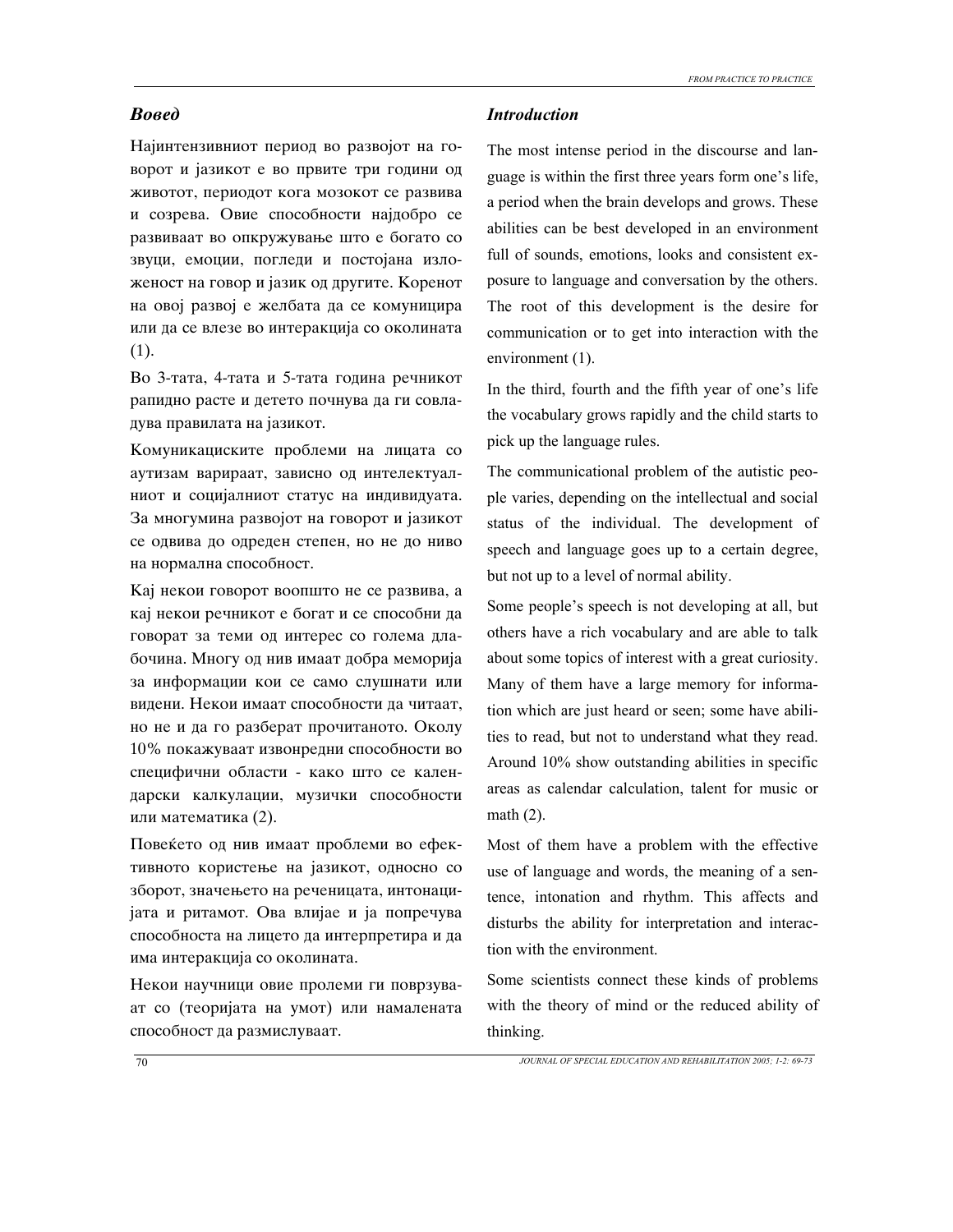# *Presentation of a case Presentation of a case*

Машко дете С. В. родено во 1998 год. Во Zаводот доаѓа првпат на 5 години и го посетува одделот за аутизам. При приемот е потврдена веке поставената дијагноза.

С. В. е прво дете од уредна и контролирана бременост, која се завршила со нормално породување. Детето не боледувало од некои посериозни заболувања освен од респираторни инфекции кои нормално биле третирани.

Од хетероанамнестичките податоци ке бидат издвоени психолошкиот, дефектолошкиот и логопедскиот наод, кои ќе дадат една заедничка дескрипција на случајот.

Првиот впечаток е дека детето е довoлно само со себе. Не обрнува внимание на луѓето околу него. Ниедна дразба не резултира со каква било реакција. Избегнува поглед и допир.

Воопшто не прифаќа тестовна стимулација и не реагира на вербална и невербална инструкција.

Децата околу него не ги забележува и постојано е во потрага за нешто. Не учествува во заедничките игри, не покажува интерес за нив.

Има изразена мануелна спретност, рацете најчесто му се зафатени со држење или превртување на некоја играчка. Ако му биде одземена, тоа пасивно го дозволува. Кога ќе се задоволи со играчката ја враќа на местото од каде што ја зел.

Не е деструктивен, спрема предметите се однесува грижливо, дури и посветено.

Ниедно од овие обележја нeма комуникативна вредност. Од него нема афективна врска спрема децата и возрасните, освен кон мајката. Користи рака која ќе го одведе до она што го сака.

Експресивно има отстапување на гласот од вообичаената супрасегментна структура. Тој е монотон, со бизарна модулација и многу чести промени во динамиката и интензитетот кои не одговараат на говорно јазичкиот контекст. Личи на пеење.

Говорот не е развиен. Повторува поединечни слогови, а не е во состојба да повтори повеќесложен збор по барање.

A boy, S. V. was born in 1998. He comes to the Institution at age 5 for the first time, and visits the autism section. The already known diagnosis was confirmed.

S.V. is a first child from a neat and controlled pregnancy, which ended with a normal delivery. The child did not suffer from any serious disease besides respiratory infections which were normally treated. From all the data, the report of the psychologist, the teacher for students with special needs and the speech therapist, are separated to give a description of the case.

The first impression is that the child is happy by himself. He does not pay attention to the people around him. No irritation results with any kind of reaction. He avoids look and touch. He does not accept test stimulation and does not react to verbal and nonverbal instruction at all.

He does not notice the other children around him and he always looks for something. The child does not take part in the social games, nor shows any interest in that. He is expressively manually skilled. He usually keeps his hands busy holding a toy. If you want to take it away from him he will not stop you. He passively lets it go. When he has enough from the toy he puts it back away.

He is not destructive; he behaves towards his toys carefully and devotionally. Neither of these characteristics has communicative value.

He has no affective relationship towards the children or the adults, except for his mother. He uses a hand which leads him to what he wants. Expressively, there is an exception in the voice from the usual super segment structure. He is monotonous, with bizarre modulation and very often changes in dynamics and intensity which do not respond to the spoken and the language context. It sounds like singing.

The speech is not developed. He repeats single syllabuses and cannot respond to the request of repeating a complex word.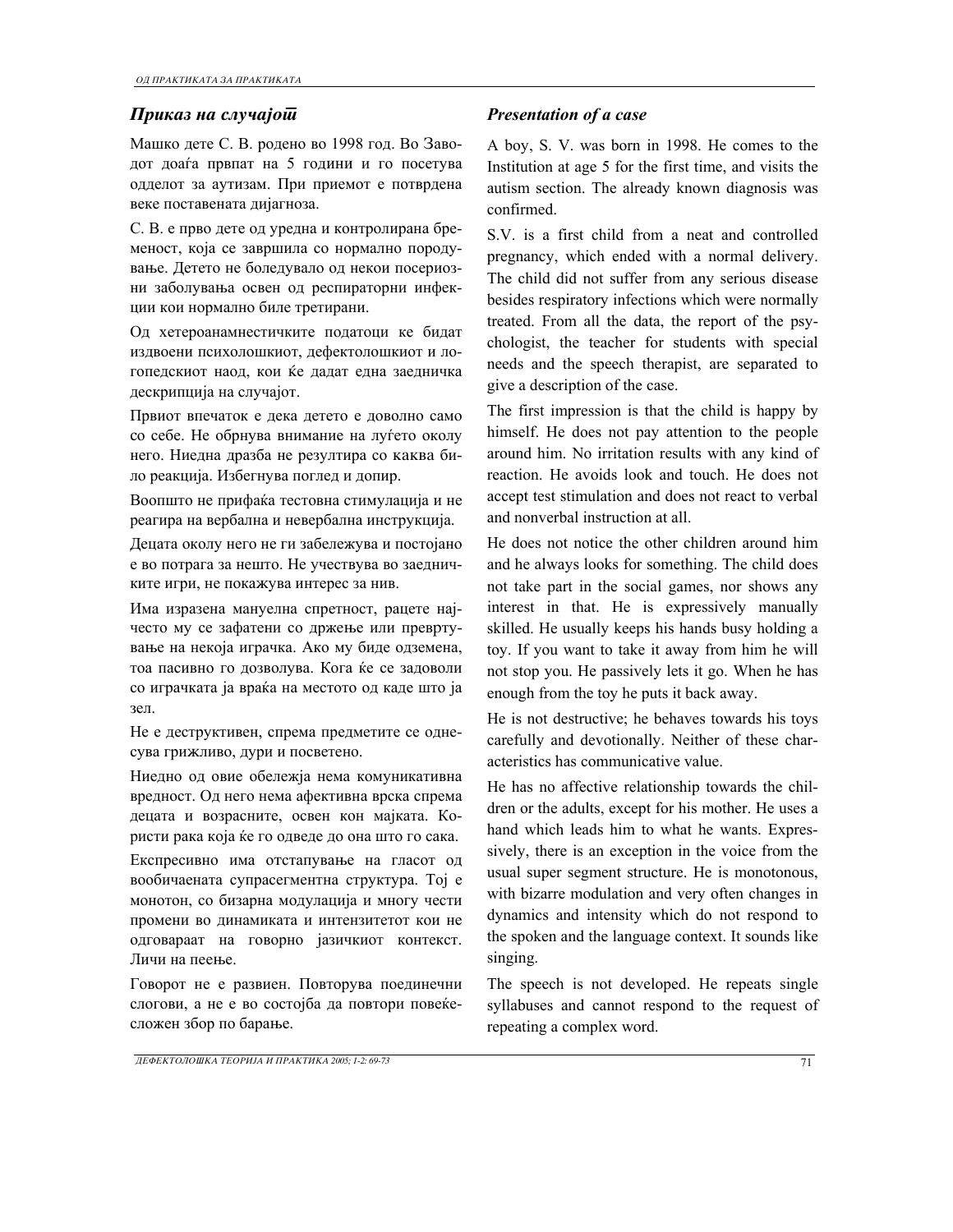Во интервал од 15 месеци е направена редијагностика од сите членови на дијагностичкиот тим. Се направи компарација со статусот од приемот на случајот пред 15 месеци.

Во тимскиот рехабилитациски трeтман, покрај дефектолог, психолог и логопед, беше вклучен и воспитно-образовниот кадар од дневна болница.

Третманот се изведуваше секојдневно.Тој вклучуваше:

- вежби за психомоторна реедукација;
- вежби за телесна шема;
- вежби за подобрување на моториката на говорните органи;
- вежби за орална праксија;
- вежби за дишење и артикулација;
- вежби за дискриминација на гласовите;
- вежби за развој на графомоторика;
- именување слики, боење;
- формирање реченица, дијалог и спонтан говор.

## *Резултати Results*

Состојбата е подобрена. Се воспоставува прв контакт. Тој е краткотраен, но во него има емотивен трансфер и содржи невербална комуникација. Прифаќа допир и погледот подолго го задржува. Тестовна ситуација прифаќа, има соработка и учење преку имитација. Вниманието му е кусотрајно и повремено се изолира од ситуацијата. Едноставни вербални инструкции разбира, ги извршува и автоматски ги повторува. Во состојба е да повтори и повеќесложни зборови. При повторувањето на зборовите доаѓа до испревртување на слоговите во зборот или заменување и недискриминирање на гласовите слични по звучност. Прави проста реченица. Графомоториката е развиена, моливот го држи со десната рака. Буквите ги пишува, но не ги распознава. При боење излегува надвор од означеното. Брои до 20, деновите во неделата е во состојба да ги наброи. Прашања никогаш не посtвува и во говорот спонтано не се вклучува. Одговара само на прашања за неговото име, презиме, од каде е, и прашања кои често му се поставуваат.

## *Третман Treatment*

Within a time period of 15 months another diagnosis was made by all the members of the diagnostic team. It was compared with the previous status, 15 months ago.

In the team rehabilitation treatment besides the teacher for children with special needs, psychologist and speech therapist the educational staff from the daily hospital was involved.

The treatment was performed every day. It consisted of:

- exercises for psychomotor reeducation;
- exercises for body scheme;

exercises for improving the motor and speech organs;

- exercises for oral practice;
- breathing and articulation exercises;
- voices discrimination exercises;
- exercises for developing graph motor;
- naming pictures, coloring;

• arranging a sentence, a dialogue and a spontaneous speech.

The condition is better. The first contact is being made. It is not a long-lasting, but there is emotional transfer and nonverbal communication in it. He accepts touch and his look remains at one spot longer. He accepts the test situation; there is also a cooperation and learning through imitation. His attention is brief and from time to time he isolates himself from the situation he is in. He understands simple verbal instructions, commits them and repeats them automatically. He is also able to repeat more complex words. While repeating the words it comes to mixing the syllabus of the word up or replacing and not discriminating the voices that are similar in sound. He makes a simple sentence. The graph motor is developed; he holds the pencil with his right hand. He writes the letters, but he cannot recognize them. When he colors he goes over the line of limit He counts up to 20, and he can also name the days of the week. He never asks questions and does not get involved in conversations spontaneously. He only answers the questions about his name, surname, where he is from, and other questions which he has been often asked.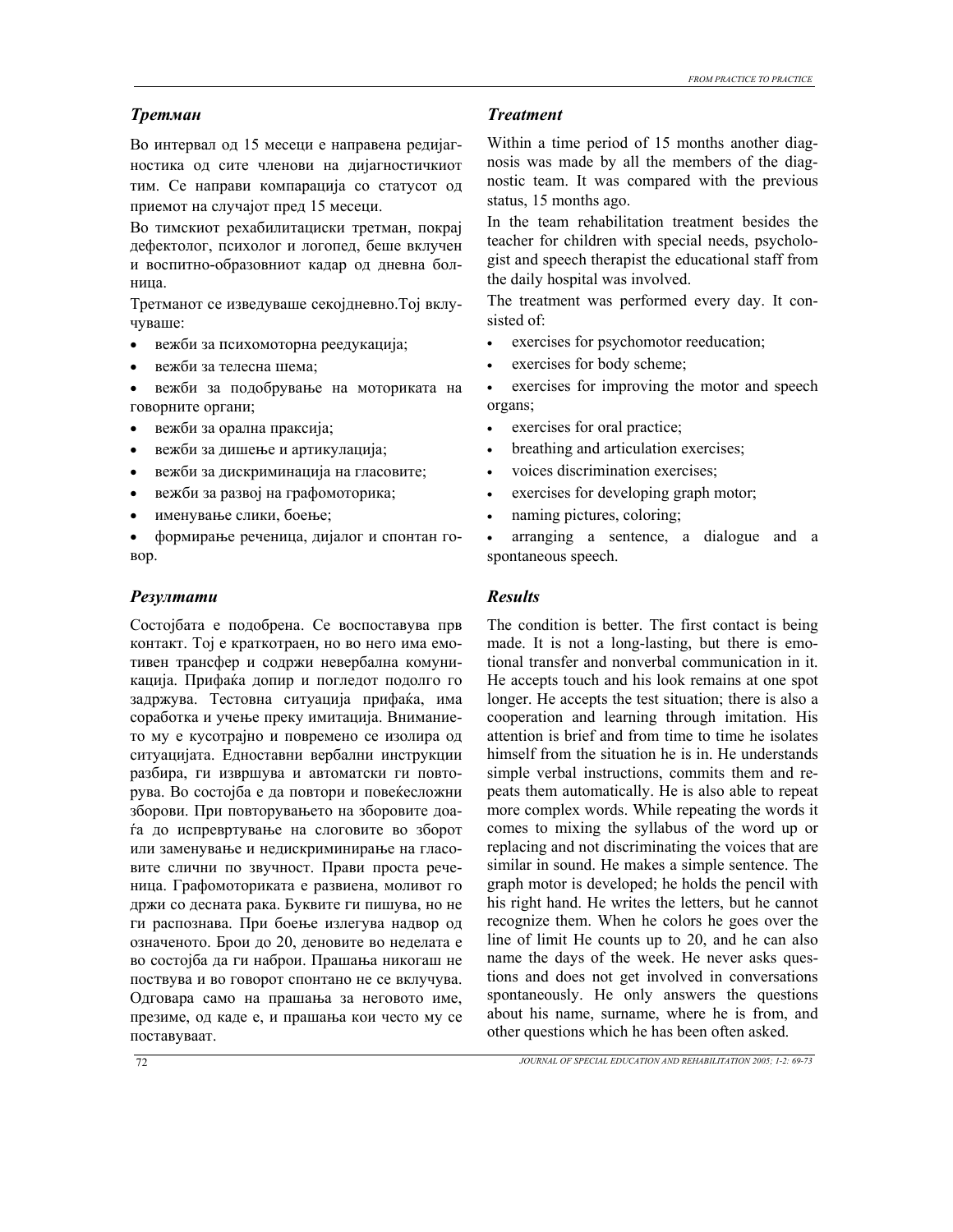По иницијатива на родителите (заради раѓање второ дете), трeтманот се продолжи кај дефектолог и логопед во местото на живеење. По наша препорака детето посетува и редовна преdучилишна установа.

Споредувајќи ги првичните наоди со нив по временски интервал од 2 год. може да заклучиме дека со помош на правилно лекување и тимски рехабилитациски третман има релативно подобрување.

Наша забелешка е што случајот требало да се донесе порано на рехабилитациски третман.

Ова подобрување е резултат, исто така и на соработката со родителите и на нивното активно учество во рехабилитацискиот третман.

• Рано откривање, правилно дијагностицираwе и рано опфаќаwе на децата со аутизам со рехабилитациски третман;

• Да бидат обезбедени сите кадровски и просторни услови за рехабилитациски третман;

• Рехабилитацискиот третман да биде тимски i соработката на сите учесници да биде координирана;

• Активно да биде вклучен и родителот во рехабилитацискиот третман.

### *Literatura/References*

1. Бојанин С, Пијашо Џ. Глумбиќ Н. Ауитизам данас, Завод за уџбенике и наставна средства, Београд, 2001.

With his parents initiative (because the second child was born) the treatment was prolonged with the speech therapist and the teacher for children with special needs, in the place where he lives. With our recommendation the child goes to regular preschool institution.

## *Заклучок Conclusion*

Comparing previous reports to the ones made after 2 years, we can conclude that with a proper medical and team rehabilitation treatment there is a relative improvement.

Our comment is that he should have been brought earlier for rehabilitation treatment. This improvement is also a result of the cooperation with the parents and their active participation in it.

### *Препораки Recommendation*

• Early discovery, proper diagnosis and early rehabilitation treatment of the children suffering from autism;

• All human resource and all rooms should be provided for keeping the treatment up;

The rehabilitation treatment should be a team work, and the cooperation of all the team members should be coordinated;

• The parents should be actively involved in the rehabilitation treatment.

2. **Fuentes J**. **et al**, *A presentacion of autism - Europe`s descripction of autism.*